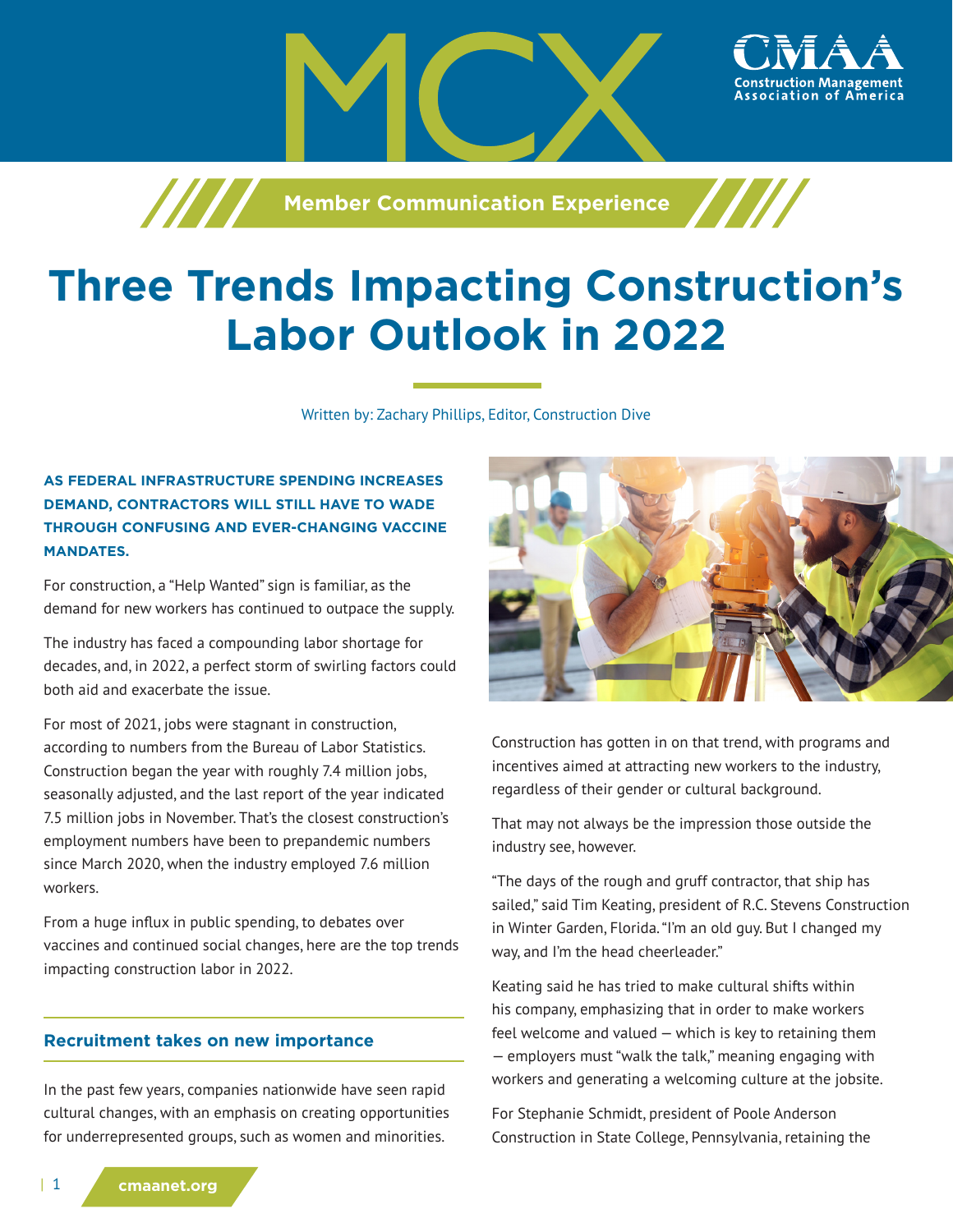**Construction jobs increased in 2021** 



Chart: Zach Phillips | Construction Dive · Source: U.S. Bureau of Labor Statistics · Created with Datawrapper

workers she has is her biggest goal for 2022. She has already raised pay rates and looked into new benefit packages and paid time off. But, at the end of the day, it's always about attitude and culture.

"Somebody will always pay a buck more to get somebody," Schmidt said, "but we really need to get them ingrained in our culture by providing them with good work, steady work, and knowing that they have a future."

Developing a career development plan for every worker they take on has allowed Poole Anderson to provide them with a clear career path for the future, while focusing on attitude and ability.

Keating said it is always about attitude, as it's possible to teach anyone you can recruit how to build. The real value comes from the soft skills — which 92% of talent experts say is vital to retention.

Even still, more will need to be done to attract women and minorities, Ken Simonson, chief economist for Associated General Contractors, told Construction Dive.

"I think it's going to be essential for construction firms to continue to broaden those [cultural recruitment] efforts," he said.

With slow population growth, the industry won't be able to count on the same pool of workers, Simonson said, which means firms will need to reach out to even more women and minorities.

Construction also faces an uphill battle with location, as often the jobsite may be far from home. Distance may cause workers to sit on the sideline, or find more stable work — even if it pays less — closer to home.

Carla Kugler, president and CEO of ABC New Mexico, says their members are doing more to support workers' families, especially for those with jobsites that keep them away for extended periods of time. From ensuring workers can return home, providing child care and creating family day — where relatives of workers can visit — on jobsites, Kugler said, the industry recognizes the daily sacrifice workers make.

#### **Infrastructure work will impact private jobs**

President Joe Biden signed the Infrastructure Investment and Jobs Act into law in November, spurring a once-in-a-generation influx of \$1.2 trillion in new spending — \$550 billion of which was earmarked for infrastructure itself.

The funds mean more work for civil contractors, which builders and groups have pushed for for years. But the new work will not come without its challenges.

The industry, which was already in dire need of workers, will now see an increase in demand for jobs across more work sites. As a result, wages are likely to increase for skilled workers who will have more options, and the demand-supply ratio could worsen.

The issue will not just make things harder for civil builders, however. As some workers move to where the money is, private contractors may see more challenges in staffing jobsites. Those challenges could lead to entire projects being put on hold, or even not taking off.

"I'm concerned that the private developer or the private person that wants something built will say, 'I can't get people, there's no reason for me to build it now,' and that's going to kind of put a stranglehold on that faucet," Keating said.

As long as public projects are taking off, private projects will take a backseat, Keating said. The wages will simply be higher for those public projects, and therefore private work will be "squeezed."

Despite new challenges the IIJA will no doubt impose, Simonson said the influx of work will certainly be a net positive, and improve the quality of life in the U.S.

"It's a huge positive for construction both in a steady extreme of projects and signaling to those people that this is a field that we see a lot of money coming for a long time," Simonson said.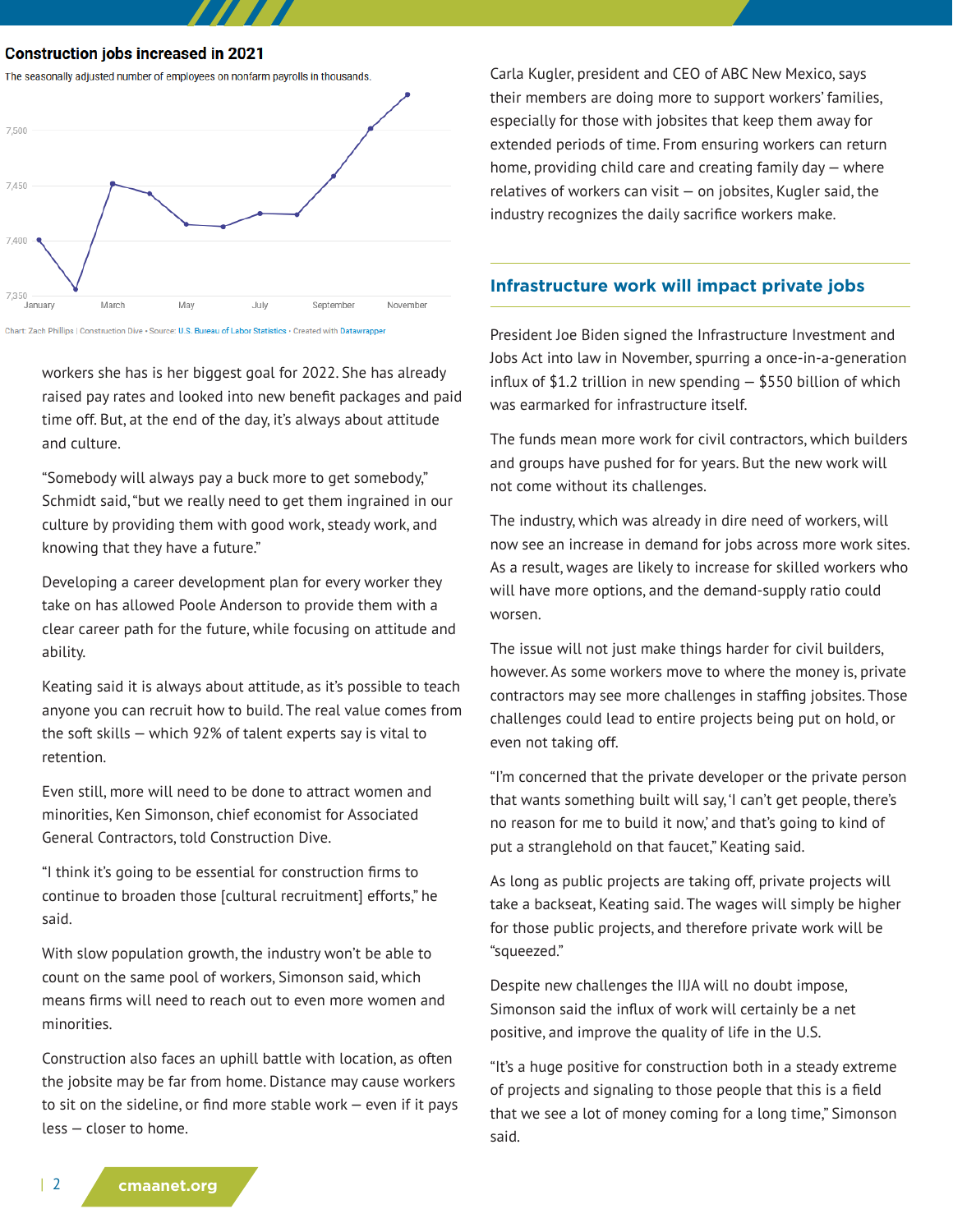The increase in public work could also help the industry continue to improve employment practices. By having a light pipeline of workers entering the workforce now, contractors face a challenge, but one that will present them with the opportunity to identify what employees want, Todd Lofgren, executive vice president and general manager for Skanska USA, said in an email to Construction Dive.

The demand for workers could help with the social push to improve those conditions for workers.

With more public work, however, the industry may continue to see a duel over COVID-19 vaccinations.

## as less than 60% of workers are vaccinated, compared to more than 80% across other publications, according to Silver Spring, Maryland-based CPWR, the Center for Construction Research and Training, a construction safety research group.

#### **Construction's vaccine continues to lag other industries**

The percentage of vaccinated construction workers compared to all other occupations.



# **Vaccine mandates will continue to cause confusion, conflict**

"It has become almost impossible for contractors to navigate the quagmire of regulations governing COVID-19 and vaccines," Trent Cotney, CEO of Cotney Attorneys and Consultants, told Construction Dive in early December. "The uncertainty has left many contractors to do little or nothing in the form of preparation because it is unclear what current regulations will remain after judicial scrutiny."

Between the time of Cotney's statement and the time of publication, uncertainty has continued around mandates. The most recent change came on Dec. 22 when the Supreme Court said it would hear arguments on the two mandate measures; a vaccine-or-testing mandate for employers with more than 100 workers and a vaccination requirement for certain health care workers. Cases were to be presented to the Court on Jan. 7.

Kugler said her members were "freaking out" over the mandates, finding the guidance unclear, and the responsibility a daunting undertaking to document 100% of workers vaccination status. As the responsible contractor on a public project, many GCs would also need to ensure the vaccination status of all the subcontractors on a jobsite, which could lead to a possible default.

Defaulting, Kugler said, severely limits a contractor's chances of ever winning a public work contract again.

In addition, construction managers find themself between a rock and a hard place as they try to facilitate the discussion between their workers who want an inoculated workforce and those opposed to vaccines. Construction's vaccine rate is low,

Simonson said he is hopeful that more workers would realize it is within their own self-interest to get vaccinated, for protecting themselves and their fellow workers.

Mandates or no, contractors and groups are trying to encourage workers to take the vaccines. Jay Reed, president of ABC Alabama, told Construction Dive he's spoken to vaccinated business owners who have encouraged getting the shot, but don'y want it forced on their employees.

Nevertheless, Lofgren said, some workers and employers will have to face the fact that private clients will impose their own restrictions, which could mean less or no work for those that don't get the shots. That's something Skanska USA is already experiencing.

"Based on mandates from clients, contractors can expect to have vaccinated employees," Lofgren said. "We are seeing more private clients enacting vaccination mandates, not only in healthcare and life sciences sectors, but in other markets as well."

Meanwhile, the AGC has appealed to members to get the shots by filming public service announcements featuring workers who've gotten sick and recovered.

At the end of the day, the goal for employers and workers seems to be the same, Reed said: keeping work going.

"The show must go on. Shutting down is not going on," he said.